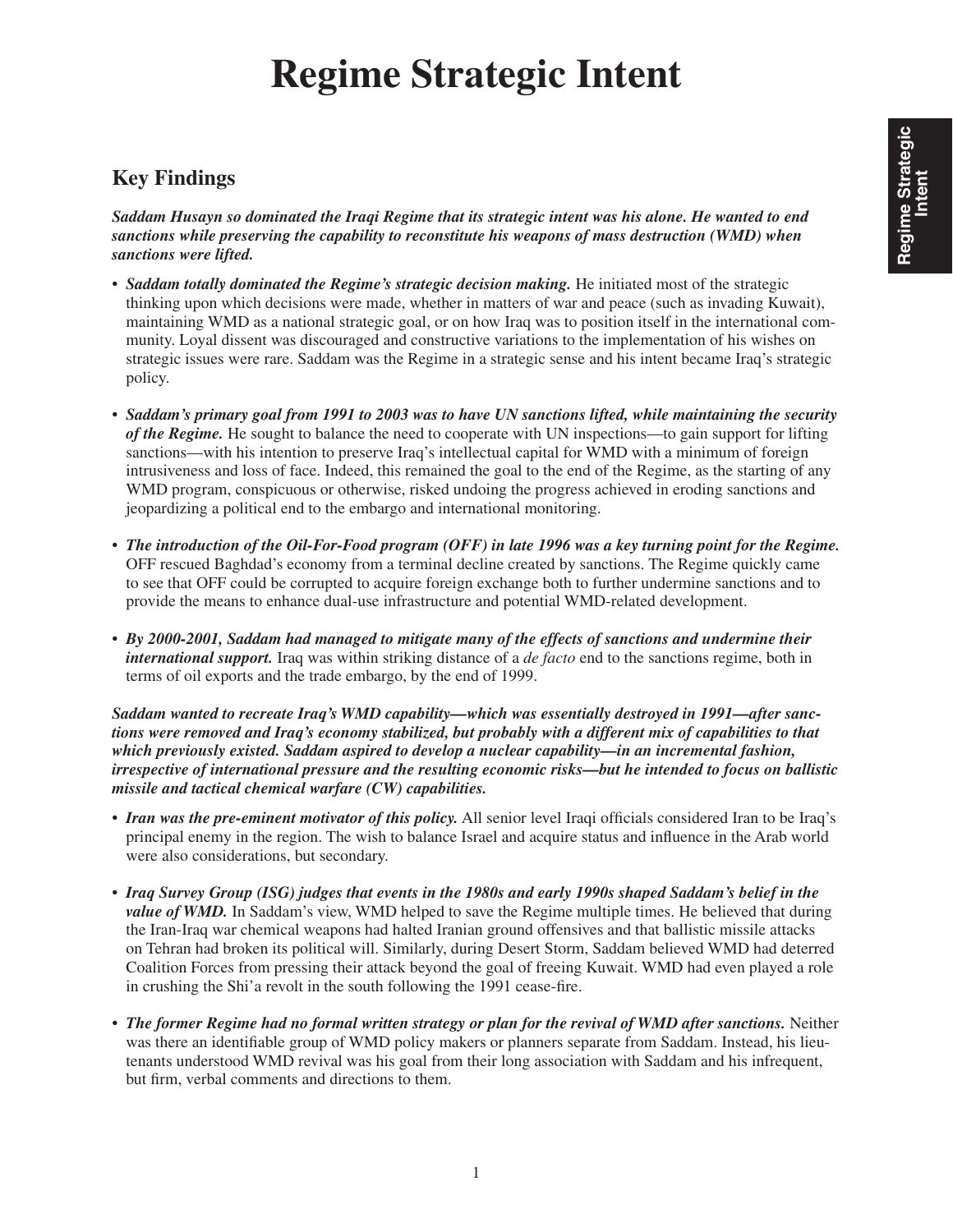#### *Note on Methodological Approach*

*Interviews with former Regime officials who were active in Iraq's governing, economic, security, and intelligence structures were critical to ISG's assessment of the former Regime's WMD strategy. While some detainees' statements were made to minimize their involvement or culpability leading to potential prosecution, in some cases those who were interviewed spoke relatively candidly and at length about the Regime's strategic intent.*

- *ISG analysts—because of unprecedented access to detainees—undertook interviews of national policy makers, the leadership of the intelligence and security services, and Qusay's inner circle, as well as concentrated debriefs of core Regime leaders in custody, to identify cross-Regime issues and perceptions.*
- *As part of the effort aimed at the core leadership, analysts also gave detainees "homework" to give them more opportunity to discuss in writing various aspects of former Regime strategy. Many of these responses were lengthy and detailed. Secretary of the President, 'Abd Hamid Al Khatab Al Nasiri, Deputy Prime Minister Tariq 'Aziz 'Aysa, and Minister of Military Industry 'Abd-al-Tawab 'Abdallah Al Mullah Huwaysh answered questions in writing several times, providing information on both the former Regime and the mindset of those who ran it.*
- *Saddam's debriefer was fully aware of ISG's information needs and developed a strategy to elicit candid answers and insights into Saddam's personality and role in strategy-related issues. Remarks from the debriefer are included.*
- *Analysts also used working groups to study themes and trends—such as intelligence and security service activity, weaponization, dual-use/break-out capabilities and timeline analysis—that cut across ISG's functional teams, as well as to pool efforts to debrief members of the core leadership.*

*Analysts used subsource development and document exploitation to crosscheck detainee testimony, leverage detainees in debriefs, and to fi ll gaps in information. For example, analysts interviewing Huwaysh gained insights into his personality from subsources, while translated technical and procurement-related documents were critical to verifying the accuracy of his testimony. Likewise, we confronted Vice President Taha Yasin Ramadan Al Jizrawi with a captured document indicating his major role in allocating oil contracts and he divulged details on corruption stemming from the UN's OFF program.*

*Nonetheless, the interview process had several shortcomings. Detainees were very concerned about their fate and therefore would not be willing to implicate themselves in sensitive matters of interest such as WMD, in light of looming prosecutions. Debriefers noted the use of passive interrogation resistance techniques collectively by a large number of detainees to avoid their involvement or knowledge of sensitive issues; place blame or knowledge with individuals who were not in a position to contradict the detainee's statements, such as*  deceased individuals or individuals who were not in custody or who had fled the country; and provide debrief*ers with previously known information. However, the reader should keep in mind the Arab proverb: "Even a liar tells many truths."*

*Some former Regime officials, such as 'Ali Hasan Al Majid Al Tikriti (Chemical 'Ali), never gave substantial information, despite speaking colorfully and at length. He never discussed actions, which would implicate him in a crime. Moreover, for some aspects of the Regime's WMD strategy, like the role of the Military Industrialization Commission (MIC), analysts could only speak with a few senior-level officials, which limited ISG's assessment to the perspectives of these individuals.*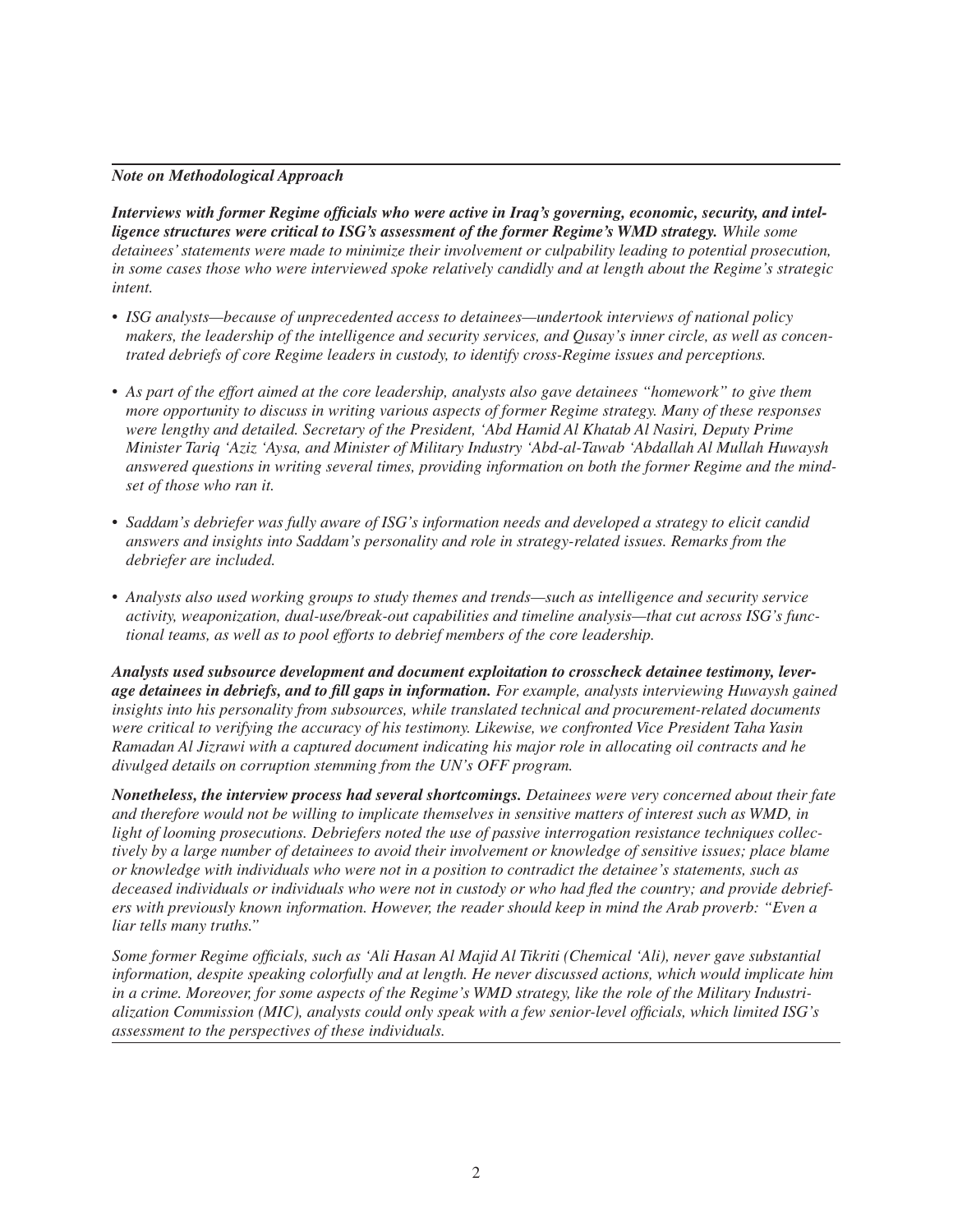#### **Former Iraqi Regime Officials Varied in Their Level of Cooperation**

*The quality of cooperation and assistance provided to ISG by former senior Iraqi Regime officials in custody varied widely. Some obstructed all attempts to elicit information on WMD and illicit activities of the former Regime. Others, however, were keen to help clarify every issue, sometimes to the point of self-incrimination. The two extremes of cooperation are epitomized by 'Ali Hasan Al Majid—a key Presidential Adviser and RCC member—and Sabir 'Abd-al-Aziz Husayn Al Duri, a former Lieutenant General who served in both the Directorate of General Military Intelligence and the Iraqi Intelligence Service. 'Ali Hasan Al Majid was loquacious on many subjects, but remained adamant in denying any involvement in the use of CW in attacks on the Kurds and dissembling in any discussion of the subject. His circumlocution extends to most other sensitive subjects of Regime behavior. By contrast, Sabir has been forthcoming to the point of direct association with a wide range of Iraqi activities, including the management of Kuwaiti prisoners, the organization of assassinations abroad by the former Iraqi Intelligence Service (IIS), and the torture of political prisoners.*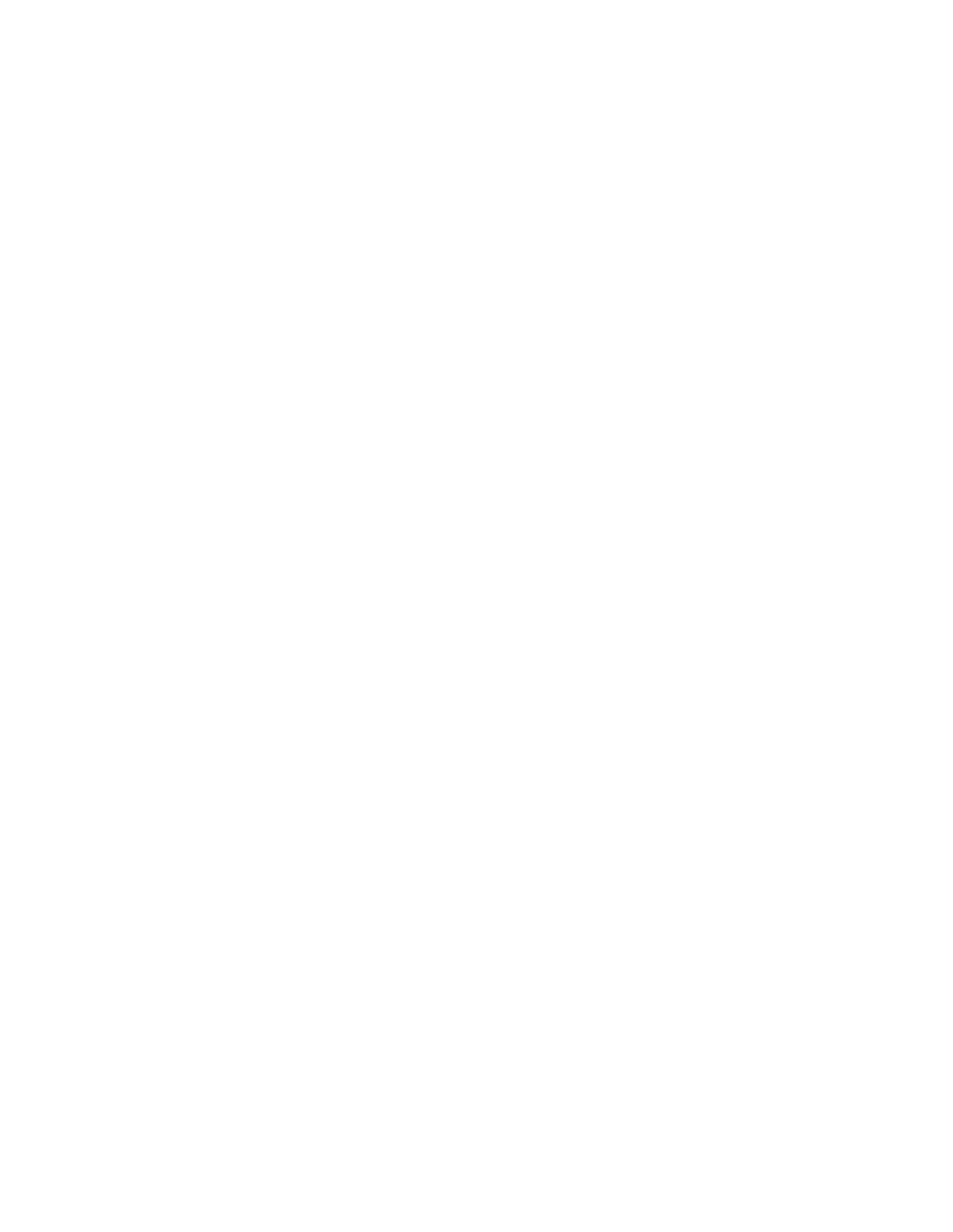## **Regime Finance and Procurement**

### **Key Findings**

Throughout the 1990s and up to OIF (March 2003), Saddam focused on one set of objectives: the survival of himself, his Regime, and his legacy. To secure those objectives, Saddam needed to exploit Iraqi oil assets, to portray a strong military capability to deter internal and external threats, and to foster his image as an Arab leader. Saddam recognized that the reconstitution of Iraqi WMD enhanced both his security and image. Consequently, Saddam needed to end UN-imposed sanctions to fulfill his goals.

Saddam severely under estimated the economic and military costs of invading Iran in 1980 and Kuwait in 1990, as well as underestimating the subsequent international condemnation of his invasion of Kuwait. He did not anticipate this condemnation, nor the subsequent imposition, comprehensiveness, severity, and longevity of UN sanctions. His initial belief that UN sanctions would not last, resulting in his country's economic decline, changed by 1998 when the UNSC did not lift sanctions after he believed resolutions were fulfilled. Although Saddam had reluctantly accepted the UN's Oil for Food (OFF) program by 1996, he soon recognized its economic value and additional opportunities for further manipulation and influence of the UNSC Iraq 661 Sanctions Committee member states. Therefore, he resigned himself to the continuation of UN sanctions understanding that they would become a "paper tiger" regardless of continued US resolve to maintain them.

Throughout sanctions, Saddam continually directed his advisors to formulate and implement strategies, policies, and methods to terminate the UN's sanctions regime established by UNSCR 661. The Regime devised an effective diplomatic and economic strategy of generating revenue and procuring illicit goods utilizing the Iraqi intelligence, banking, industrial, and military apparatus that eroded United Nations' member states and other international players' resolve to enforce compliance, while capitalizing politically on its humanitarian crisis.

- From Saddam's perspective, UN sanctions hindered his ability to rule Iraq with complete authority and autonomy. In the long run, UN sanctions also interfered with his efforts to establish a historic legacy. *According to Saddam and his senior advisors, the UN, at the behest of the US, placed an economic strangle hold on Iraq*. The UN controlled Saddam's main source of revenue (oil exports) and determined what Iraq could import.
- UN sanctions curbed Saddam's ability to import weapons, technology, and expertise into Iraq. Sanctions also limited his ability to finance his military, intelligence, and security forces to deal with his perceived and real external threats.
- In short, Saddam considered UN sanctions as a form of economic war and the UN's OFF program and Northern and Southern Watch Operations as campaigns of that larger economic war orchestrated by the US and UK. His evolving strategy centered on breaking free of UN sanctions in order to liberate his economy from the economic strangle-hold so he could continue to pursue his political and personal objectives.

One aspect of Saddam's strategy of unhinging the UN's sanctions against Iraq, centered on Saddam's efforts to influence certain UN SC permanent members, such as Russia, France, and China and some nonpermanent (Syria, Ukraine) members to end UN sanctions. *Under Saddam's orders, the Ministry of Foreign Affairs (MFA) formulated and implemented a strategy aimed at these UNSC members and international public opinion with the purpose of ending UN sanctions and undermining its subsequent OFF program by diplomatic and economic means.* At a minimum, Saddam wanted to divide the five permanent members and foment international public support of Iraq at the UN and throughout the world by a savvy public relations campaign and an extensive diplomatic effort.

Another element of this strategy involved circumventing UN sanctions and the OFF program by means of "Protocols" or government-to-government economic trade agreements. Protocols allowed Saddam to generate a large amount of revenue outside the purview of the UN. The successful implementation of the Protocols, continued oil smuggling efforts, and the manipulation of UN OFF contracts emboldened Saddam to pursue his military reconstitution efforts starting in 1997 and peaking in 2001. These efforts covered conventional arms, dual-use goods acquisition, and some WMD-related programs.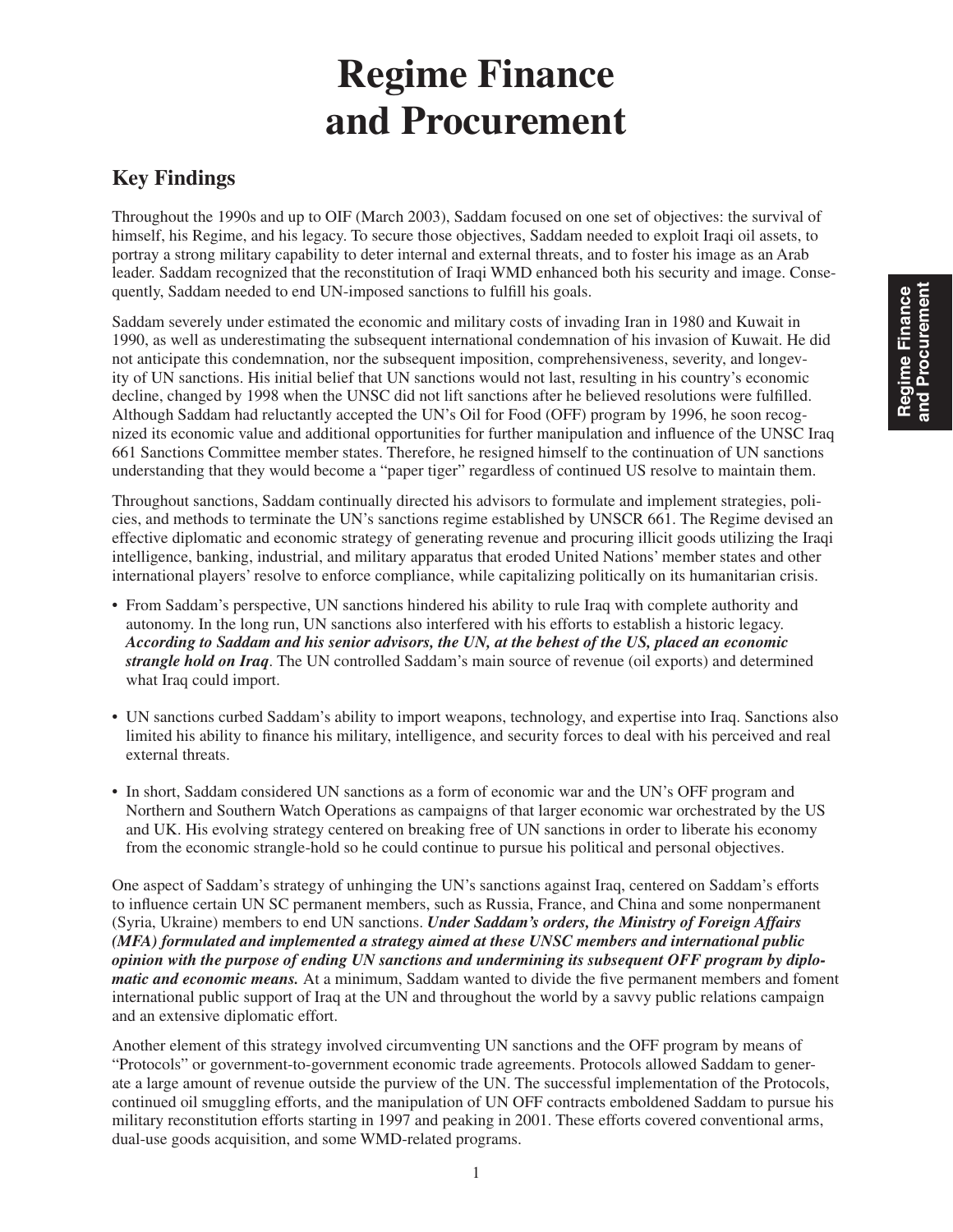- Once money began to flow into Iraq, the Regime's authorities, aided by foreign companies and some foreign governments, devised and implemented methods and techniques to procure illicit goods from foreign suppliers.
- To implement its procurement efforts, Iraq under Saddam, created a network of Iraqi front companies, some with close relationships to high-ranking foreign government officials. These foreign government officials, in turn, worked through their respective ministries, state-run companies and ministry-sponsored front companies, to procure illicit goods, services, and technologies for Iraq's WMD-related, conventional arms, and/or dual-use goods programs.
- The Regime financed these government-sanctioned programs by several illicit revenue streams that *amassed more that \$11 billion from the early 1990s to OIF outside the UN-approved methods*. The most profi table stream concerned Protocols or government-to-government agreements that generated over \$7.5 billion for Saddam. Iraq earned an additional \$2 billion from kickbacks or surcharges associated with the UN's OFF program; \$990 million from oil "cash sales" or smuggling; and another \$230 million from other surcharge impositions.

#### *Analysis of Iraqi Financial Data*

*The Iraqi revenue analysis presented in this report is based on government documents and financial databases, spreadsheets, and other records obtained from SOMO, the Iraqi Ministry of Oil, and the Central Bank of Iraq (CBI), and other Ministries. These sources appear to be of good quality and consistent with other pre- and*  post-Operation Iraqi Freedom information. All Iraqi revenue data and derived figures in this report have been *calculated in current dollars.* 

Saddam directed the Regime's key ministries and governmental agencies to devise and implement strategies, policies, and techniques to discredit the UN sanctions, harass UN personnel in Iraq, and discredit the US. At the same time, according to reporting, he also wanted to obfuscate Iraq's refusal to reveal the nature of its WMD and WMD-related programs, their capabilities, and his intentions.

- *Saddam used the IIS to undertake the most sensitive procurement missions. Consequently, the IIS facilitated the import of UN sanctioned and dual-use goods into Iraq through countries like Syria, Jordan, Belarus and Turkey*.
- The IIS had representatives in most of Iraq's embassies in these foreign countries using a variety of official covers. One type of cover was the "commercial attaches" that were sent to make contacts with foreign businesses. The attaches set up front companies, facilitated the banking process and transfers of funds as determined, and approved by the senior officials within the Government.
- The MFA played a critical role in facilitating Iraq's procurement of military goods, dual-use goods pertaining to WMD, transporting cash and other valuable goods earned by illicit oil revenue, and forming and implementing a diplomatic strategy to end UN sanctions and the subsequent UN OFF program by nefarious means.
- Saddam used the Ministry of Higher Education and Scientific Research (MHESR) through its universities and research programs to maintain, develop, and acquire expertise, to advance or preserve existent research projects and developments, and to procure goods prohibited by UN SC sanctions.
- The Ministry of Oil (MoO) controlled the oil voucher distribution program that used oil to influence UN members to support Iraq's goals. *Saddam personally approved and removed all names of voucher recipi-*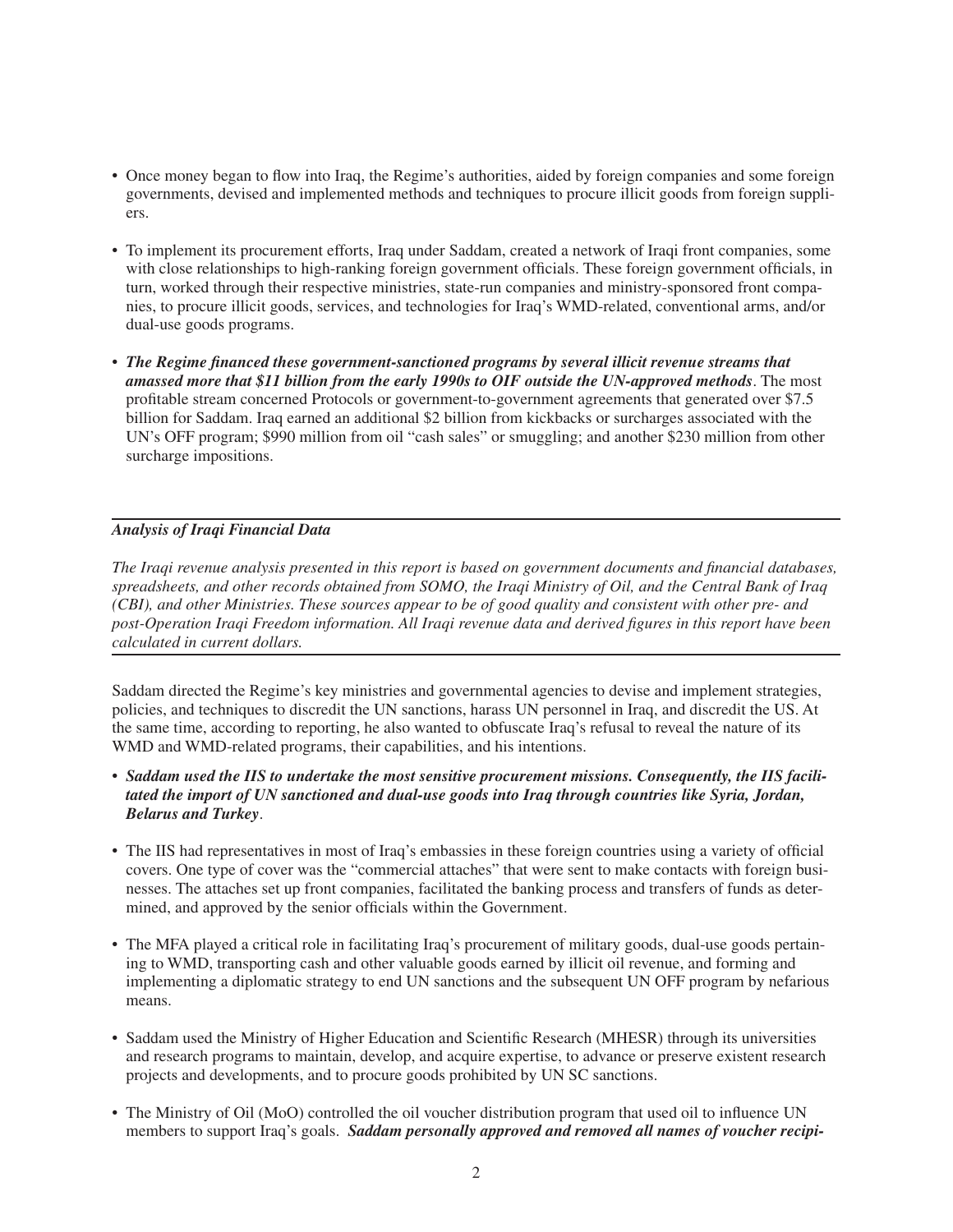ents. He made all modifications to the list, adding or deleting names at will. Other senior Iraqi leaders could nominate or recommend an individual or organization to be added or subtracted from the voucher list, and ad hoc allocation committees met to review and update the allocations.

Iraq under Saddam successfully devised various methods to acquire and import items prohibited under UN sanctions. *Numerous Iraqi and foreign trade intermediaries disguised illicit items, hid the identity of the end user, and/or changed the final destination of the commodity to get it to the region.* For a cut of the profits, these trade intermediaries moved, and in many cases smuggled, the prohibited items through land, sea, and air entry points along the Iraqi border.

By mid-2000 the exponential growth of Iraq's illicit revenue, increased international sympathy for Iraq's humanitarian plight, and increased complicity by Iraqi's neighbors led elements within Saddam's Regime to boast that the UN sanctions were slowly eroding. In July 2000, the ruling Iraqi Ba'athist paper, Al-Thawrah, claimed victory over UN sanctions, stating that Iraq was accelerating its pace to develop its national economy despite the UN "blockade." In August 2001, Iraqi Foreign Minister Sabri stated in an Al-Jazirah TV interview that UN sanctions efforts had collapsed at the same time Baghdad had been making steady progress on its economic, military, Arab relations, and international affairs.

- Companies in Syria, Jordan, Lebanon, Turkey, UAE, and Yemen assisted Saddam with the acquisition of prohibited items through deceptive trade practices. In the case of Syria and Yemen, this included support from agencies or personnel within the government itself.
- Numerous ministries in Saddam's Regime facilitated the smuggling of illicit goods through Iraq's borders, ports, and airports. The Iraqi Intelligence Service (IIS) and the Military Industiralization Commission (MIC), however, were directly responsible for skirting UN monitoring and importing prohibited items for Saddam.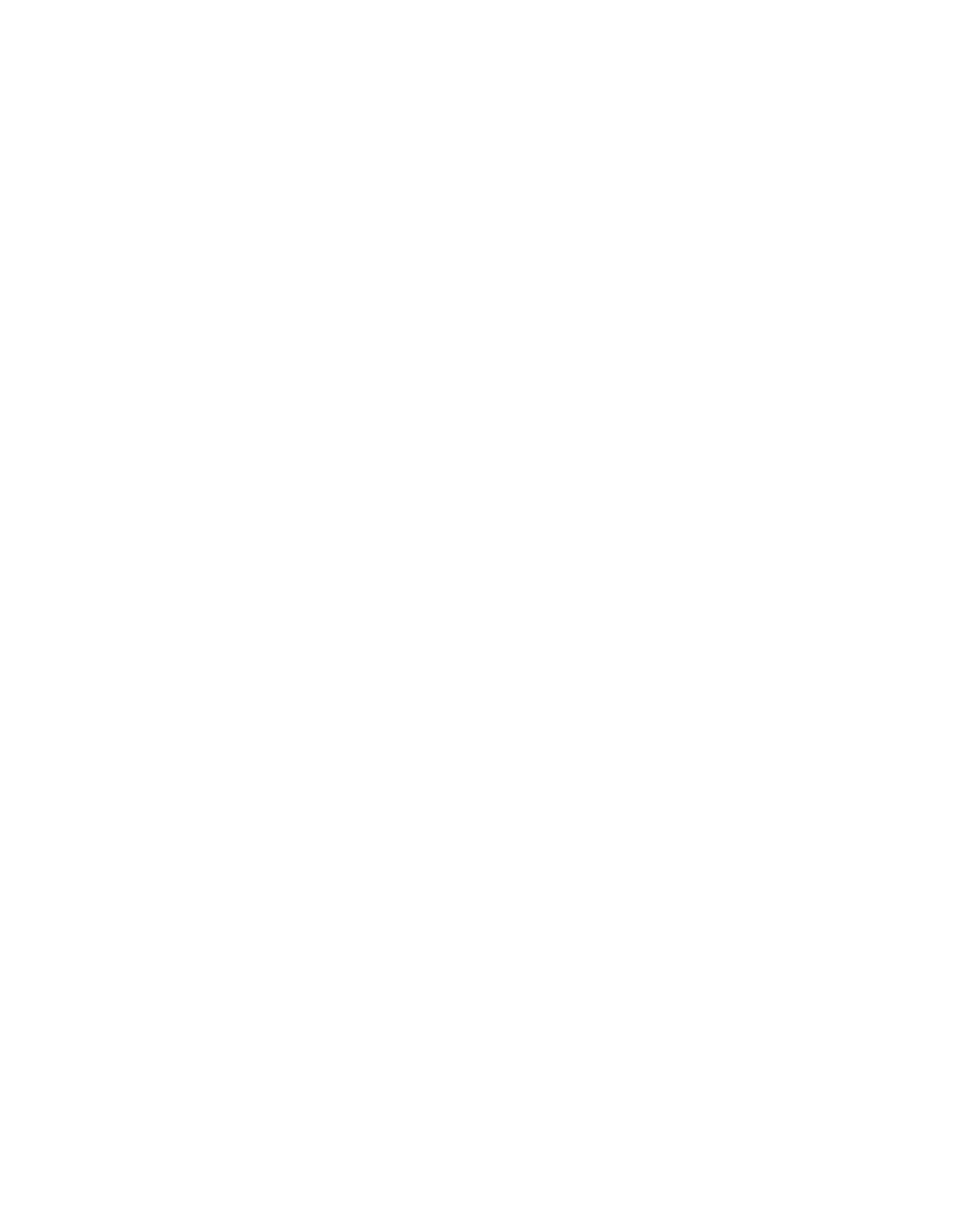## **Delivery Systems**

### **Key Findings**

*Since the early 1970s, Iraq has consistently sought to acquire an effective long-range weapons delivery capability, and by 1991 Baghdad had purchased the missiles and infrastructure that would form the basis for nearly all of its future missile system developments.* The Soviet Union was a key supplier of missile hardware and provided 819 Scud-B missiles and ground support equipment.

*Iraq's experiences with long-range delivery systems in the Iran/Iraq war were a vital lesson to Iraqi Presi*dent Saddam Husayn. The successful Iraqi response to the Iranian long-range bombardment of Baghdad, leading to the War of the Cities, probably saved Saddam.

*By 1991, Iraq had successfully demonstrated its ability to modify some of its delivery systems to increase their range and to develop WMD dissemination options, with the Al Husayn being a first step in this direction*. The next few years of learning and experiments confirmed that the Regime's goal was for an effective long-range WMD delivery capability and demonstrated the resourcefulness of Iraq's scientists and technicians.

*Iraq failed in its efforts to acquire longer-range delivery systems to replace inventory exhausted in the Iran/Iraq war.* This was a forcing function that drove Iraq to develop indigenous delivery system production capabilities.

*Desert Storm and subsequent UN resolutions and inspections brought many of Iraq's delivery system programs to a halt. While much of Iraq's long-range missile inventory and production infrastructure was eliminated, Iraq until late 1991 kept some items hidden to assist future reconstitution of the force.* This decision and Iraq's intransigence during years of inspection left many UN questions unresolved.

- Coalition airstrikes effectively targeted much of Iraq's delivery systems infrastructure, and UN inspections dramatically impeded further developments of long-range ballistic missiles.
- *It appears to have taken time, but Iraq eventually realized that sanctions were not going to end quickly.*  This forced Iraq to sacrifice its long-range delivery force in an attempt to bring about a quick end to the sanctions.
- After the flight of Husayn Kamil in 1995, Iraq admitted that it had hidden Scud-variant missiles and components to aid future reconstitution but asserted that these items had been unilaterally destroyed by late 1991. The UN could not verify these claims and thereafter became more wary of Iraq's admissions and instituted a Regime of more intrusive inspections.
- *The Iraq Survey Group (ISG) has uncovered no evidence Iraq retained Scud-variant missiles, and debriefings of Iraqi officials in addition to some documentation suggest that Iraq did not retain such missiles after 1991.*

While other WMD programs were strictly prohibited, the UN permitted Iraq to develop and possess delivery systems provided their range did not exceed 150 km. This freedom allowed Iraq to keep its scientists and technicians employed and to keep its infrastructure and manufacturing base largely intact by pursuing programs nominally in compliance with the UN limitations*. This positioned Iraq for a potential breakout capability***.**

• Between 1991 and 1998, Iraq had declared development programs underway for liquid- and solid-propellant ballistic missiles and unmanned aerial vehicles (UAVs).

*Iraq's decisions in 1996 to accept the Oil-For-Food program (OFF) and later in 1998 to cease cooperation with UNSCOM and IAEA spurred a period of increased activity in delivery systems development.* The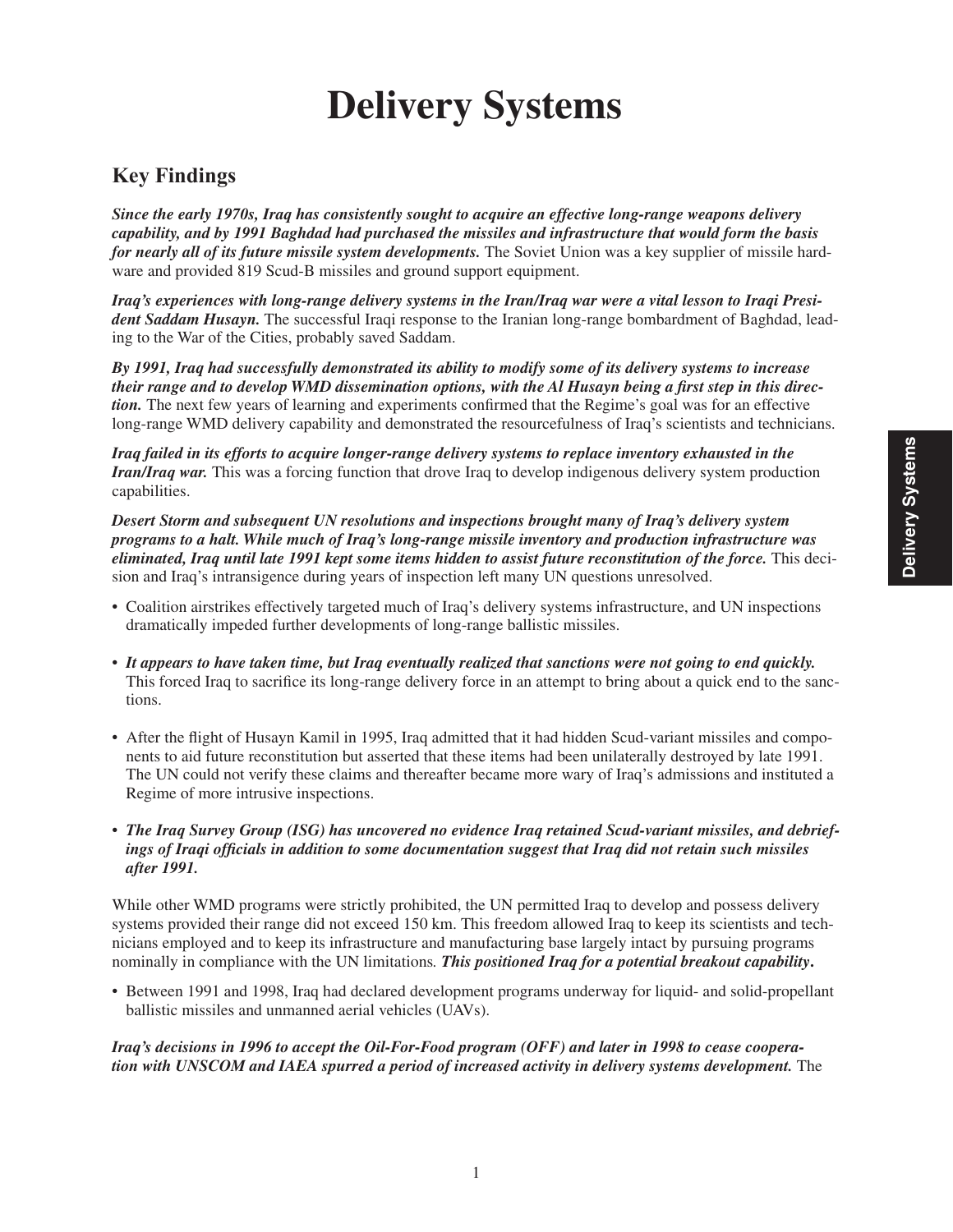pace of ongoing missile programs accelerated, and the Regime authorized its scientists to design missiles with ranges in excess of 150 km that, if developed, would have been clear violations of UNSCR 687.

- By 2002, Iraq had provided the liquid-propellant Al Samud II—a program started in 2001—and the solidpropellant Al Fat'h to the military and was pursuing a series of new small UAV systems.
- *ISG uncovered Iraqi plans or designs for three long-range ballistic missiles with ranges from 400 to 1,000 km and for a 1,000-km-range cruise missile, although none of these systems progressed to production and only one reportedly passed the design phase. ISG assesses that these plans demonstrate Saddam's continuing desire—up to the beginning of Operation Iraqi Freedom (OIF)—for a long-range delivery capability.*

#### *Procurements supporting delivery system programs expanded after the 1998 departure of the UN inspectors. Iraq also hired outside expertise to assist its development programs.*

- ISG uncovered evidence that technicians and engineers from Russia reviewed the designs and assisted development of the Al Samud II during its rapid evolution. ISG also found that Iraq had entered into negotiations with North Korean and Russian entities for more capable missile systems.
- According to contract information exploited by ISG, Iraq imported at least 380 SA-2/Volga liquid-propellant engines from Poland and possibly Russia or Belarus. While Iraq claims these engines were for the Al Samud II program, the numbers involved appear in excess of immediate requirements, suggesting they could have supported the longer range missiles using clusters of SA-2 engines. Iraq also imported missile guidance and control systems from entities in countries like Belarus, Russia and Federal Republic of Yugoslavia (FRY). (Note: FRY is currently known as Serbia and Montenegro but is referred to as FRY in this section.)

*In late 2002 Iraq was under increasing pressure from the international community to allow UN inspectors to return.* Iraq in November accepted UNSCR 1441 and invited inspectors back into the country. In December Iraq presented to the UN its Currently Accurate, Full, and Complete Declaration (CAFCD) in response to UNSCR 1441.

- While the CAFCD was judged to be incomplete and a rehash of old information, it did provide details on the Al Samud II, Al Fat'h, new missile-related facilities, and new small UAV designs.
- In February 2003 the UN convened an expert panel to discuss the Al Samud II and Al Fat'h programs, which resulted in the UN's decision to prohibit the Al Samud II and order its destruction. Missile destruction began in early March but was incomplete when the inspectors were withdrawn later that month.

The CAFCD and United Nations Monitoring, Verification, and Inspection Commission (UNMOVIC) inspections provided a brief glimpse into what Iraq had accomplished in four years without an international presence on the ground.

#### *Given Iraq's investments in technology and infrastructure improvements, an effective procurement network, skilled scientists, and designs already on the books for longer range missiles, ISG assesses that Saddam clearly intended to reconstitute long-range delivery systems and that the systems potentially were for WMD.*

- Iraq built a new and larger liquid-rocket engine test stand capable, with some modification, of supporting engines or engine clusters larger than the single SA-2 engine used in the Al Samud II.
- Iraq built or refurbished solid-propellant facilities and equipment, including a large propellant mixer, an aging oven, and a casting pit that could support large diameter motors.
- Iraq's investing in studies into new propellants and manufacturing technologies demonstrated its desire for more capable or effective delivery systems.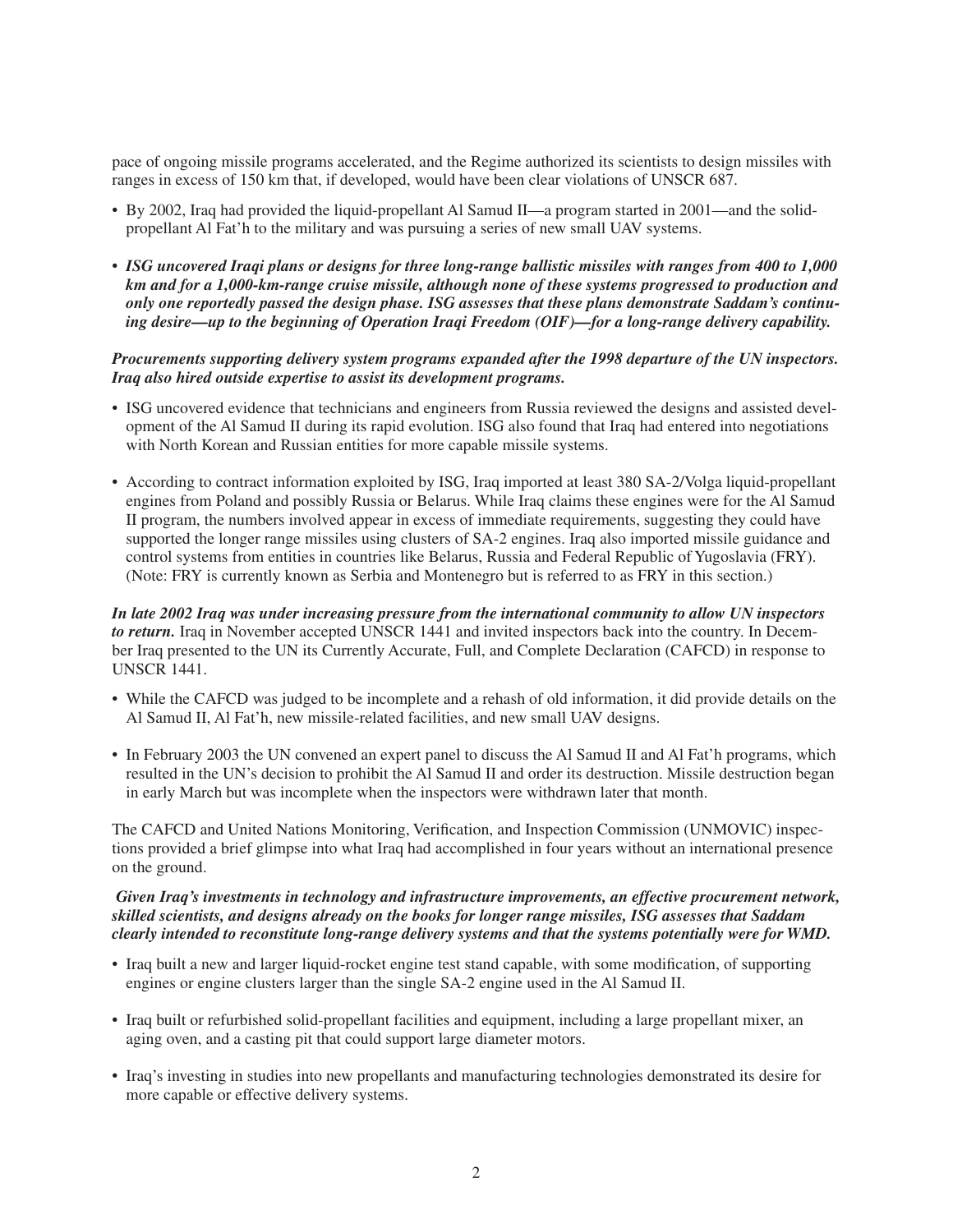## **Nuclear**

### **Key Findings**

**Iraq Survey Group (ISG) discovered further evidence of the maturity and significance of the pre-1991 Iraqi Nuclear Program but found that Iraq's ability to reconstitute a nuclear weapons program progressively decayed after that date.**

- Saddam Husayn ended the nuclear program in 1991 following the Gulf war. ISG found no evidence to suggest concerted efforts to restart the program.
- Although Saddam clearly assigned a high value to the nuclear progress and talent that had been developed up to the 1991 war, the program ended and the intellectual capital decayed in the succeeding years.

**Nevertheless, after 1991, Saddam did express his intent to retain the intellectual capital developed during the Iraqi Nuclear Program.** Senior Iraqis—several of them from the Regime's inner circle—told ISG they assumed Saddam would restart a nuclear program once UN sanctions ended.

• Saddam indicated that he would develop the weapons necessary to counter any Iranian threat.

**Initially, Saddam chose to conceal his nuclear program in its entirety, as he did with Iraq's BW program. Aggressive UN inspections after Desert Storm forced Saddam to admit the existence of the program and destroy or surrender components of the program.**

**In the wake of Desert Storm, Iraq took steps to conceal key elements of its program and to preserve**  what it could of the professional capabilities of its nuclear scientific community.

- Baghdad undertook a variety of measures to conceal key elements of its nuclear program from successive UN inspectors, including specific direction by Saddam Husayn to hide and preserve documentation associ-ated with Iraq's nuclear program.
- ISG, for example, uncovered two specific instances in which scientists involved in uranium enrichment kept documents and technology. Although apparently acting on their own, they did so with the belief and anticipation of resuming uranium enrichment efforts in the future.
- Starting around 1992, in a bid to retain the intellectual core of the former weapons program, Baghdad transferred many nuclear scientists to related jobs in the Military Industrial Commission (MIC). The work undertaken by these scientists at the MIC helped them maintain their weapons knowledge base.

#### **As with other WMD areas, Saddam's ambitions in the nuclear area were secondary to his prime objective of ending UN sanctions.**

• Iraq, especially after the defection of Husayn Kamil in 1995, sought to persuade the IAEA that Iraq had met the UN's disarmament requirements so sanctions would be lifted.

#### **ISG found a limited number of post-1995 activities that would have aided the reconstitution of the nuclear weapons program once sanctions were lifted.**

• The activities of the Iraqi Atomic Energy Commission sustained some talent and limited research with potential relevance to a reconstituted nuclear program.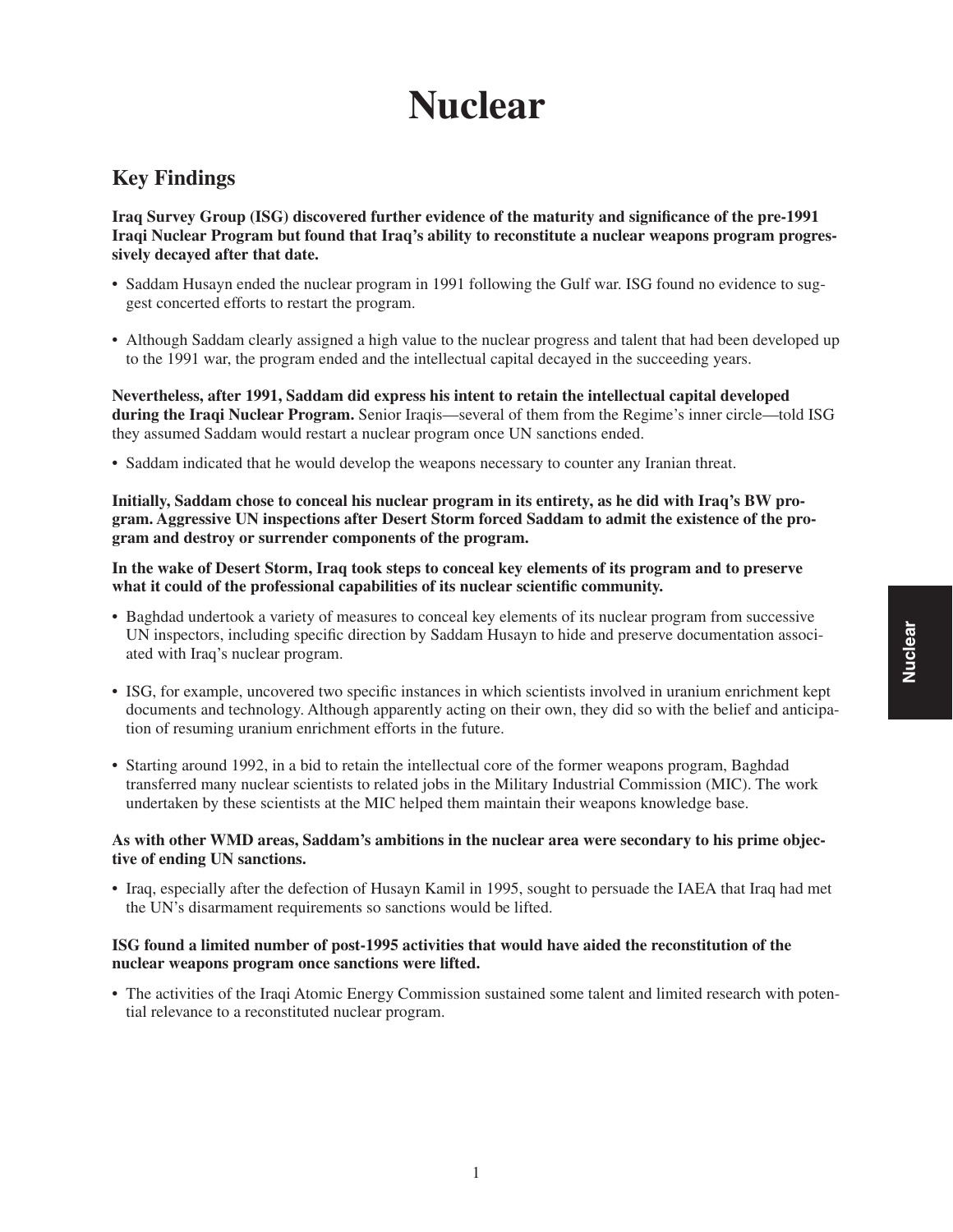- Specific projects, with significant development, such as the efforts to build a rail gun and a copper vapor laser could have been useful in a future effort to restart a nuclear weapons program, but ISG found no indications of such purpose. As funding for the MIC and the IAEC increased after the introduction of the Oil-for-Food program, there was some growth in programs that involved former nuclear weapons scientists and engineers.
- The Regime prevented scientists from the former nuclear weapons program from leaving either their jobs or Iraq. Moreover, in the late 1990s, personnel from both MIC and the IAEC received significant pay raises in a bid to retain them, and the Regime undertook new investments in university research in a bid to ensure that Iraq retained technical knowledge.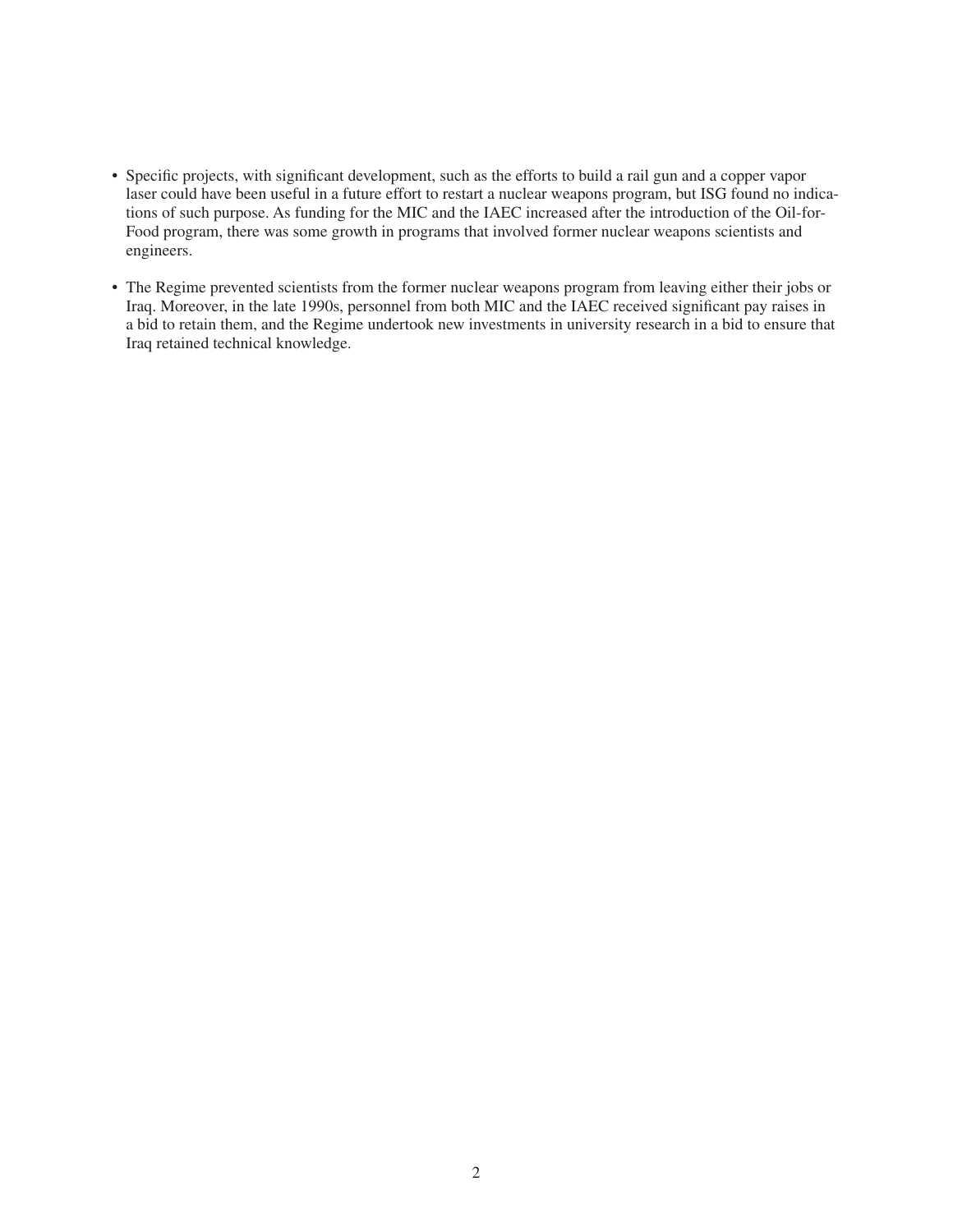## **Chemical**

### **Key Findings**

#### *Saddam never abandoned his intentions to resume a CW effort when sanctions were lifted and conditions were judged favorable:*

• Saddam and many Iraqis regarded CW as a proven weapon against an enemy's superior numerical strength, a weapon that had saved the nation at least once already—during the Iran-Iraq war—and contributed to deterring the Coalition in 1991 from advancing to Baghdad.

*While a small number of old, abandoned chemical munitions have been discovered, ISG judges that Iraq unilaterally destroyed its undeclared chemical weapons stockpile in 1991*. There are no credible indications that Baghdad resumed production of chemical munitions thereafter, a policy ISG attributes to Baghdad's desire to see sanctions lifted, or rendered ineffectual, or its fear of force against it should WMD be discovered.

• The scale of the Iraqi conventional munitions stockpile, among other factors, precluded an examination of the entire stockpile; however, ISG inspected sites judged most likely associated with possible storage or deployment of chemical weapons.

*Iraq's CW program was crippled by the Gulf war and the legitimate chemical industry, which suffered under sanctions, only began to recover in the mid-1990s. Subsequent changes in the management of key military*  and civilian organizations, followed by an influx of funding and resources, provided Iraq with the ability to *reinvigorate its industrial base.*

- Poor policies and management in the early 1990s left the Military Industrial Commission (MIC) financially unsound and in a state of almost complete disarray.
- Saddam implemented a number of changes to the Regime's organizational and programmatic structures after the departure of Husayn Kamil.
- Iraq's acceptance of the Oil-for-Food (OFF) program was the foundation of Iraq's economic recovery and sparked a flow of illicitly diverted funds that could be applied to projects for Iraq's chemical industry.

*The way Iraq organized its chemical industry after the mid-1990s allowed it to conserve the knowledge-base needed to restart a CW program, conduct a modest amount of dual-use research, and partially recover from the decline of its production capability caused by the effects of the Gulf war and UN-sponsored destruction and sanctions. Iraq implemented a rigorous and formalized system of nationwide research and production of chemicals, but ISG will not be able to resolve whether Iraq intended the system to underpin any CWrelated efforts.*

- The Regime employed a cadre of trained and experienced researchers, production managers, and weaponization experts from the former CW program.
- Iraq began implementing a range of indigenous chemical production projects in 1995 and 1996. Many of these projects, while not weapons-related, were designed to improve Iraq's infrastructure, which would have enhanced Iraq's ability to produce CW agents if the scaled-up production processes were implemented.
- Iraq had an effective system for the procurement of items that Iraq was not allowed to acquire due to sanctions. ISG found no evidence that this system was used to acquire precursor chemicals in bulk; however documents indicate that dual-use laboratory equipment and chemicals were acquired through this system.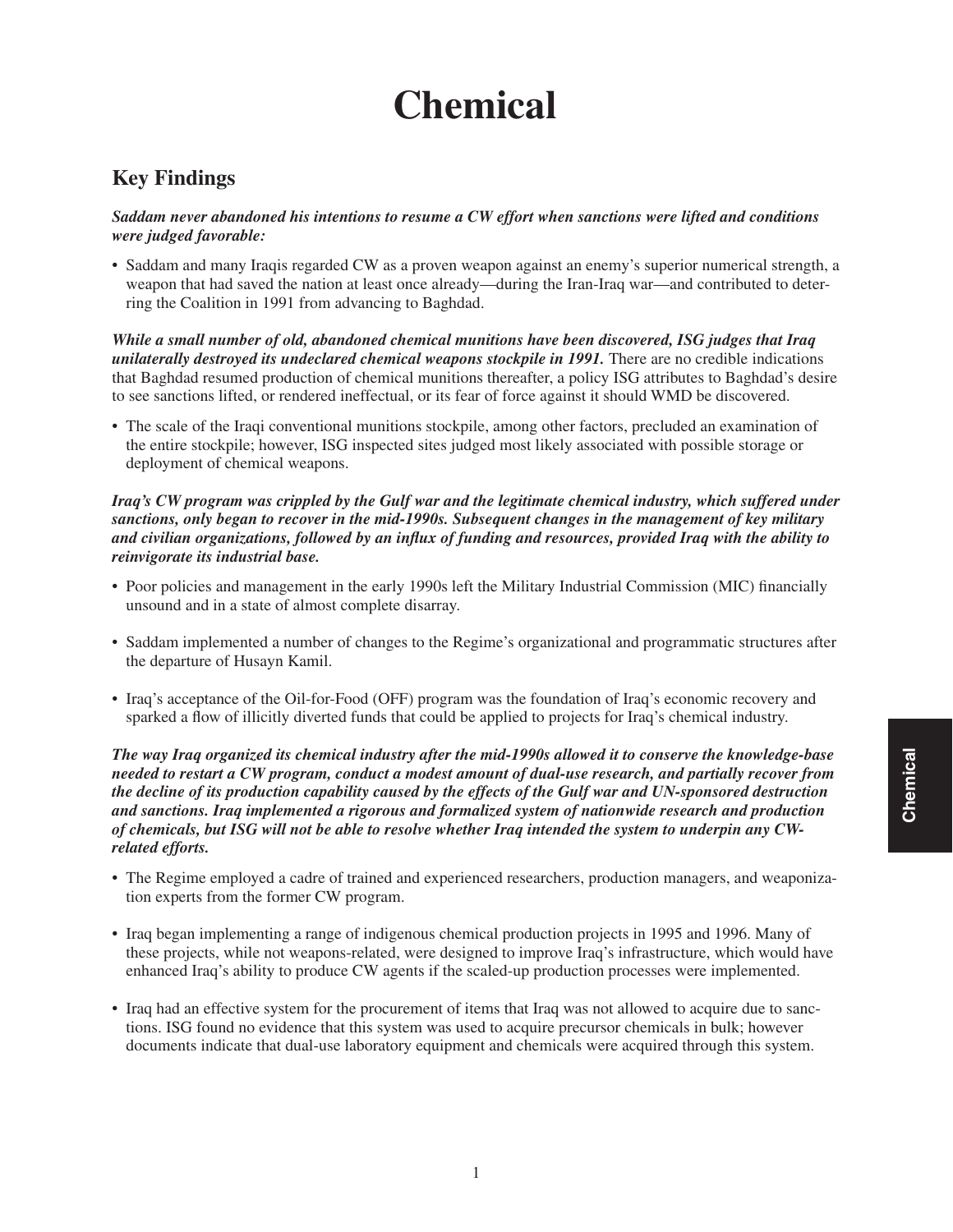#### *Iraq constructed a number of new plants starting in the mid-1990s that enhanced its chemical infrastructure, although its overall industry had not fully recovered from the effects of sanctions, and had not regained pre-1991 technical sophistication or production capabilities prior to Operation Iraqi Freedom (OIF).*

- ISG did not discover chemical process or production units configured to produce key precursors or CW agents. However, site visits and debriefs revealed that Iraq maintained its ability for reconfiguring and 'making-do' with available equipment as substitutes for sanctioned items.
- ISG judges, based on available chemicals, infrastructure, and scientist debriefings, that Iraq at OIF probably had a capability to produce large quantities of sulfur mustard within three to six months.
- A former nerve agent expert indicated that Iraq retained the capability to produce nerve agent in significant quantities within two years, given the import of required phosphorous precursors. However, we have no credible indications that Iraq acquired or attempted to acquire large quantities of these chemicals through its existing procurement networks for sanctioned items.

In addition to new investment in its industry, Iraq was able to monitor the location and use of all existing dualuse process equipment. This provided Iraq the ability to rapidly reallocate key equipment for proscribed activities, if required by the Regime.

• One effect of UN monitoring was to implement a national level control system for important dual-use process plants.

#### *Iraq's historical ability to implement simple solutions to weaponization challenges allowed Iraq to retain the capability to weaponize CW agent when the need arose. Because of the risk of discovery and consequences for ending UN sanctions, Iraq would have significantly jeopardized its chances of having sanctions lifted or no longer enforced if the UN or foreign entity had discovered that Iraq had undertaken any weaponization activities.*

- ISG has uncovered hardware at a few military depots, which suggests that Iraq may have prototyped experimental CW rounds. The available evidence is insufficient to determine the nature of the effort or the timeframe of activities.
- Iraq could indigenously produce a range of conventional munitions, throughout the 1990s, many of which had previously been adapted for filling with CW agent. However, ISG has found ambiguous evidence of weaponization activities.

#### *Saddam's Leadership Defense Plan consisted of a tactical doctrine taught to all Iraqi officers and included the concept of a "red-line" or last line of defense.* However, ISG has no information that the plan ever included a trigger for CW use.

• Despite reported high-level discussions about the use of chemical weapons in the defense of Iraq, information acquired after OIF does not confirm the inclusion of CW in Iraq's tactical planning for OIF. We believe these were mostly theoretical discussions and do not imply the existence of undiscovered CW munitions.

*Discussions concerning WMD, particularly leading up to OIF, would have been highly compartmentalized*  within the Regime. ISG found no credible evidence that any field elements knew about plans for CW use *during Operation Iraqi Freedom.*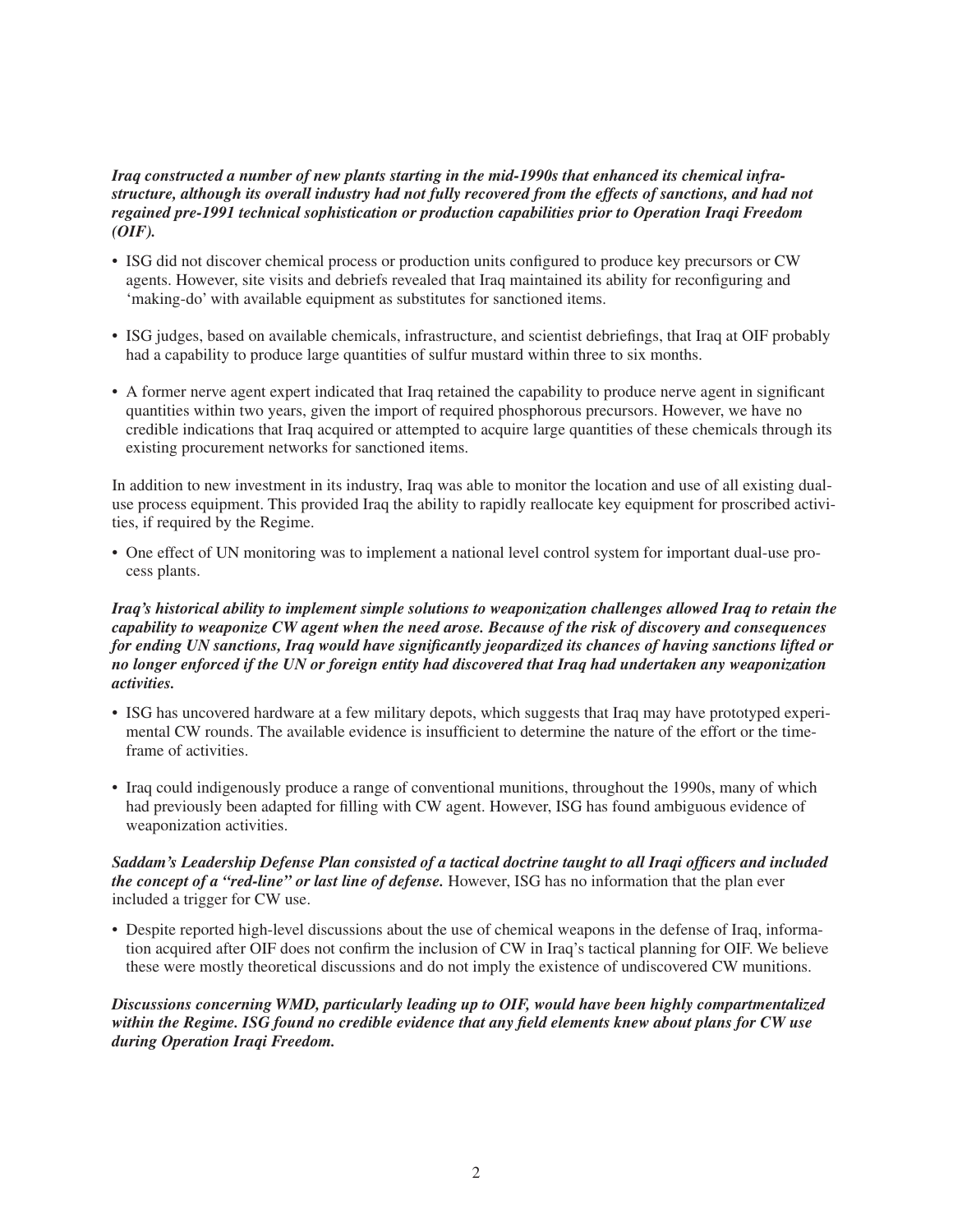• Uday—head of the Fedayeen Saddam—attempted to obtain chemical weapons for use during OIF, according to reporting, but ISG found no evidence that Iraq ever came into possession of any CW weapons.

*ISG uncovered information that the Iraqi Intelligence Service (IIS) maintained throughout 1991 to 2003 a set of undeclared covert laboratories to research and test various chemicals and poisons, primarily for intelligence operations*. The network of laboratories could have provided an ideal, compartmented platform from which to continue CW agent R&D or small-scale production efforts, but we have no indications this was planned. (See Annex A.)

- ISG has no evidence that IIS Directorate of Criminology (M16) scientists were producing CW or BW agents in these laboratories. However, sources indicate that M16 was planning to produce several CW agents including sulfur mustard, nitrogen mustard, and Sarin.
- Exploitations of IIS laboratories, safe houses, and disposal sites revealed no evidence of CW-related research or production, however many of these sites were either sanitized by the Regime or looted prior to OIF. Interviews with key IIS officials within and outside of M16 yielded very little information about the IIS' activities in this area.
- The existence, function, and purpose of the laboratories were never declared to the UN.
- The IIS program included the use of human subjects for testing purposes.

#### *ISG investigated a series of key pre-OIF indicators involving the possible movement and storage of chemical weapons, focusing on 11 major depots assessed to have possible links to CW. A review of documents, interviews, available reporting, and site exploitations revealed alternate, plausible explanations for activities noted prior to OIF which, at the time, were believed to be CW-related.*

• ISG investigated pre-OIF activities at Musayyib Ammunition Storage Depot—the storage site that was judged to have the strongest link to CW. An extensive investigation of the facility revealed that there was no CW activity, unlike previously assessed.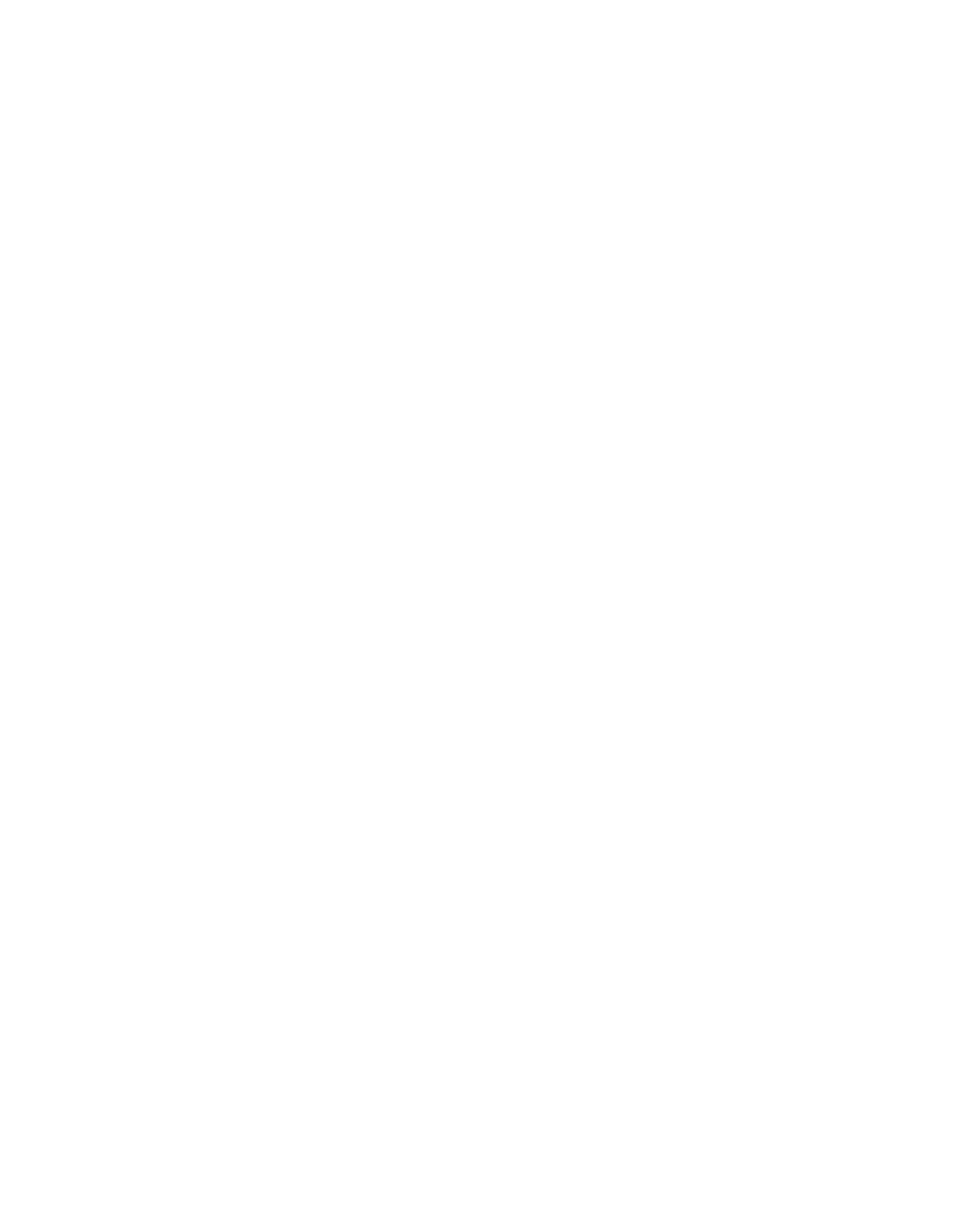# **Biological**

### **Key Findings**

#### *The Biological Warfare (BW) program was born of the Iraqi Intelligence Service (IIS) and this service retained its connections with the program either directly or indirectly throughout its existence.*

• The IIS provided the BW program with security and participated in biological research, probably for its own purposes, from the beginning of Iraq's BW effort in the early 1970s until the final days of Saddam Husayn's Regime.

#### *In 1991, Saddam Husayn regarded BW as an integral element of his arsenal of WMD weapons, and would have used it if the need arose.*

- At a meeting of the Iraqi leadership immediately prior to the Gulf war in 1991, Saddam Husayn personally authorized the use of BW weapons against Israel, Saudi Arabia and US forces. Although the exact nature of the circumstances that would trigger use was not spelled out, they would appear to be a threat to the leadership itself or the US resorting to "*unconventional harmful types of weapons.*"
- Saddam envisaged all-out use. For example, all Israeli cities were to be struck and all the BW weapons at his disposal were to be used. Saddam specified that the "*many years*" agents, presumably anthrax spores, were to be employed against his foes.

#### *ISG judges that Iraq's actions between 1991 and 1996 demonstrate that the state intended to preserve its BW capability and return to a steady, methodical progress toward a mature BW program when and if the opportunity arose.*

- ISG assesses that in 1991, Iraq clung to the objective of gaining war-winning weapons with the strategic intention of achieving the ability to project its power over much of the Middle East and beyond. Biological weapons were part of that plan. With an eye to the future and aiming to preserve some measure of its BW capability, Baghdad in the years immediately after Desert Storm sought to save what it could of its BW infrastructure and covertly continue BW research, hide evidence of that and earlier efforts, and dispose of its existing weapons stocks.
- From 1992 to 1994, Iraq greatly expanded the capability of its Al Hakam facility. Indigenously produced 5 cubic meter fermentors were installed, electrical and water utilities were expanded, and massive new construction to house its desired 50 cubic meter fermentors were completed.
- With the economy at rock bottom in late 1995, ISG judges that Baghdad abandoned its existing BW program in the belief that it constituted a potential embarrassment, whose discovery would undercut Baghdad's ability to reach its overarching goal of obtaining relief from UN sanctions.

*In practical terms, with the destruction of the Al Hakam facility, Iraq abandoned its ambition to obtain advanced BW weapons quickly. ISG found no direct evidence that Iraq, after 1996, had plans for a new BW program or was conducting BW-specific work for military purposes.* Indeed, from the mid-1990s, despite evidence of continuing interest in nuclear and chemical weapons, there appears to be a complete absence of discussion or even interest in BW at the Presidential level.

Iraq would have faced great difficulty in re-establishing an effective BW agent production capability. Nev*ertheless, after 1996 Iraq still had a significant dual-use capability—some declared—readily useful for BW if the Regime chose to use it to pursue a BW program. Moreover, Iraq still possessed its most important BW asset, the scientific know-how of its BW cadre.* 

• Any attempt to create a new BW program after 1996 would have encountered a range of major hurdles. The years following Desert Storm wrought a steady degradation of Iraq's industrial base: new equipment and spare parts for existing machinery became difficult and expensive to obtain, standards of maintenance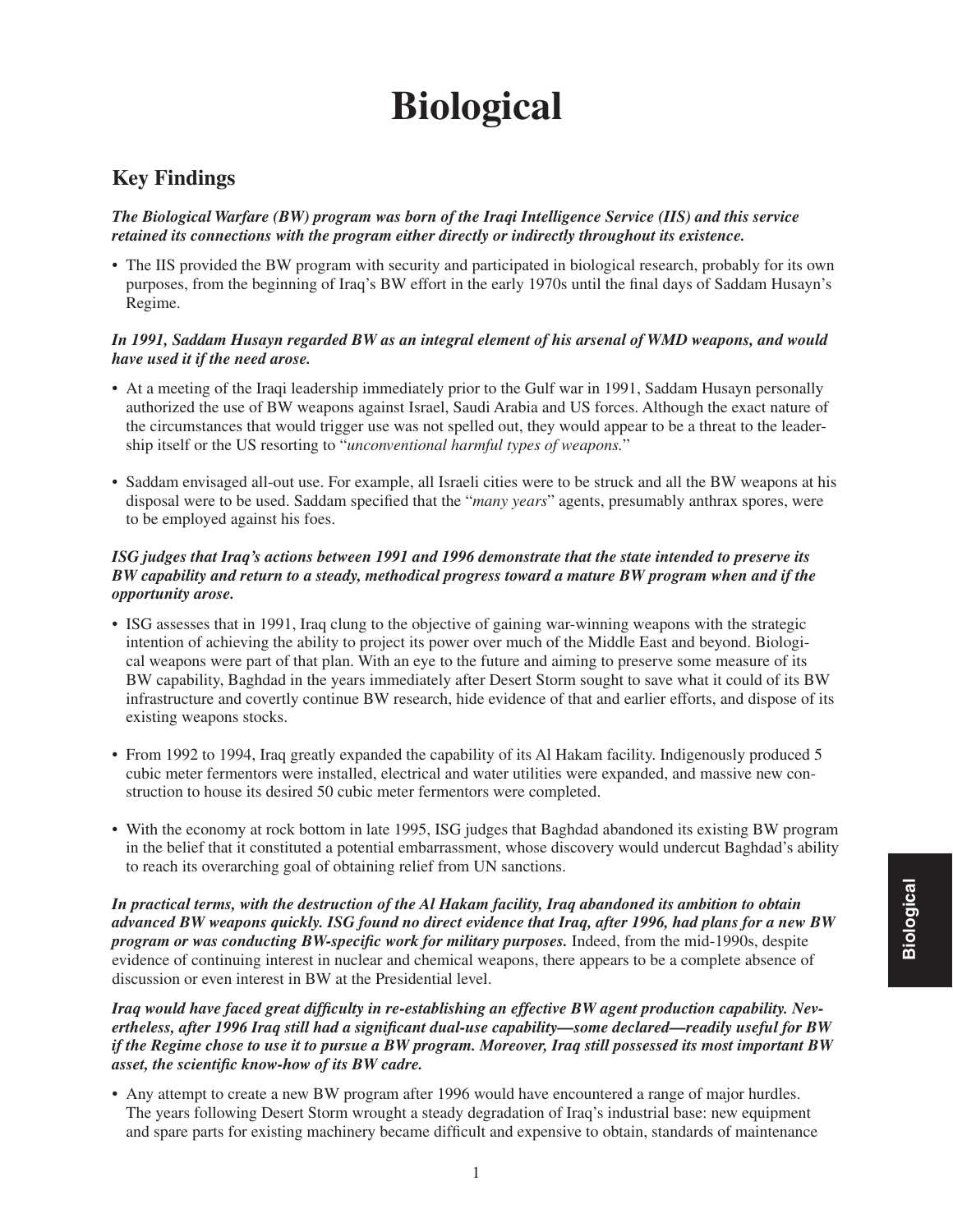declined, staff could not receive training abroad, and foreign technical assistance was almost impossible to get. Additionally, Iraq's infrastructure and public utilities were crumbling. New large projects, particularly if they required special foreign equipment and expertise, would attract international attention. UN monitoring of dual-use facilities up to the end of 1998, made their use for clandestine purpose complicated and risk laden.

#### *Depending on its scale, Iraq could have re-established an elementary BW program within a few weeks to a few months of a decision to do so, but ISG discovered no indications that the Regime was pursuing such a course.*

• In spite of the difficulties noted above, a BW capability is technically the easiest WMD to attain. Although equipment and facilities were destroyed under UN supervision in 1996, Iraq retained technical BW knowhow through the scientists that were involved in the former program. ISG has also identified civilian facilities and equipment in Iraq that have dual-use application that could be used for the production of agent.

#### *ISG judges that in 1991 and 1992, Iraq appears to have destroyed its undeclared stocks of BW weapons and probably destroyed remaining holdings of bulk BW agent. However ISG lacks evidence to document complete destruction. Iraq retained some BW-related seed stocks until their discovery after Operation Iraqi Freedom (OIF).*

- After the passage of UN Security Council Resolution (UNSCR) 687 in April 1991, Iraqi leaders decided not to declare the offensive BW program and in consequence ordered all evidence of the program erased. Iraq declared that BW program personnel sanitized the facilities and destroyed the weapons and their contents.
- Iraq declared the possession of 157 aerial bombs and 25 missile warheads containing BW agent. ISG assesses that the evidence for the original number of bombs is uncertain. ISG judges that Iraq clandestinely destroyed at least 132 bombs and 25 missiles. ISG continued the efforts of the UN at the destruction site but found no remnants of further weapons. This leaves the possibility that the fragments of up to 25 bombs may remain undiscovered. Of these, any that escaped destruction would probably now only contain degraded agent.
- ISG does not have a clear account of bulk agent destruction. Official Iraqi sources and BW personnel, state that Al Hakam staff destroyed stocks of bulk agent in mid 1991. However, the same personnel admit concealing details of the movement and destruction of bulk BW agent in the first half of 1991. Iraq continued to present information known to be untrue to the UN up to OIF. Those involved did not reveal this until several months after the conflict.
- Dr. Rihab Rashid Taha Al 'Azzawi, head of the bacterial program claims she retained BW seed stocks until early 1992 when she destroyed them. ISG has not found a means of verifying this. Some seed stocks were retained by another Iraqi official until 2003 when they were recovered by ISG.

#### *ISG is aware of BW-applicable research since 1996, but ISG judges it was not conducted in connection with a BW program.*

- ISG has uncovered no evidence of illicit research conducted into BW agents by universities or research organizations.
- The work conducted on a biopesticide (*Bacillus thuringiensis*) at Al Hakam until 1995 would serve to maintain the basic skills required by scientists to produce and dry anthrax spores (*Bacillus anthracis*) but ISG has not discovered evidence suggesting this was the Regime's intention. However in 1991, research and production on biopesticide and single cell protein (SCP) was selected by Iraq to provide cover for Al Hakam's role in Iraq's BW program. Similar work conducted at the Tuwaitha Agricultural and Biological Research Center (TABRC) up to OIF also maintained skills that were applicable to BW, but again, ISG found no evidence to suggest that this was the intention.